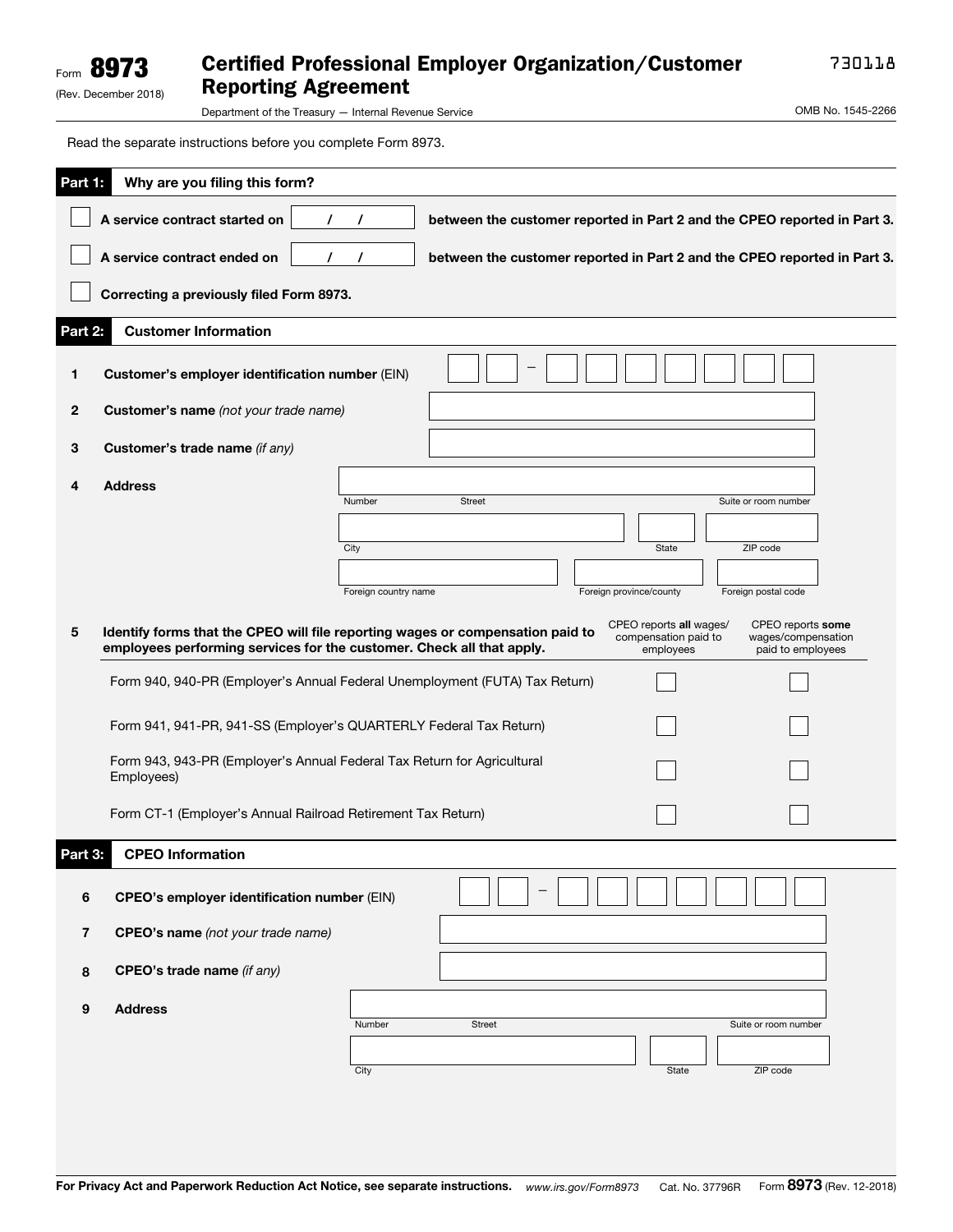| Part 4: |                                        | <b>Customer Relationship Information</b>                                                                                                                                                                                                          |                                                                                                                 |                          |     |                                                |  |
|---------|----------------------------------------|---------------------------------------------------------------------------------------------------------------------------------------------------------------------------------------------------------------------------------------------------|-----------------------------------------------------------------------------------------------------------------|--------------------------|-----|------------------------------------------------|--|
| 10      |                                        | Is the CPEO's relationship with the customer reported in Part 2 subject to a contract<br>described under section 7705(e)(2) (also called a CPEO contract)?                                                                                        |                                                                                                                 |                          | Yes | No <sup>*</sup><br>*If "No," skip lines 11-13. |  |
| 11      | a professional employer organization)? | Is the customer reported in Part 2 a provider of employment-related services (for example,                                                                                                                                                        | and the state of the state of the state of the state of the state of the state of the state of the state of the |                          | Yes | No                                             |  |
| 12      |                                        | Is the customer reported in Part 2 a related party of the CPEO?                                                                                                                                                                                   |                                                                                                                 |                          | Yes | No                                             |  |
| 13      |                                        | Does the CPEO apply the exemptions, exclusions, definitions, and other rules which are<br>based on type of employer under sections $3511(a)(2)$ and $3511(c)(2)$ to the customer                                                                  |                                                                                                                 |                          | Yes | No                                             |  |
|         |                                        |                                                                                                                                                                                                                                                   |                                                                                                                 |                          |     |                                                |  |
|         |                                        |                                                                                                                                                                                                                                                   |                                                                                                                 |                          |     |                                                |  |
|         |                                        |                                                                                                                                                                                                                                                   |                                                                                                                 |                          |     |                                                |  |
|         |                                        |                                                                                                                                                                                                                                                   |                                                                                                                 |                          |     |                                                |  |
|         |                                        |                                                                                                                                                                                                                                                   |                                                                                                                 |                          |     |                                                |  |
| Part 5: | <b>Customer Signature</b>              |                                                                                                                                                                                                                                                   |                                                                                                                 |                          |     |                                                |  |
|         |                                        | I declare that I have examined this form, and to the best of my knowledge and belief, Parts 1, 2, and 4 are true, correct, and complete. I certify that<br>I have the authority to execute this form for the customer reported in Part 2.         |                                                                                                                 |                          |     |                                                |  |
|         | Sign your<br>name here                 |                                                                                                                                                                                                                                                   |                                                                                                                 | Print your<br>name here  |     |                                                |  |
|         | Date                                   |                                                                                                                                                                                                                                                   |                                                                                                                 | Print your<br>title here |     |                                                |  |
|         | Email address                          |                                                                                                                                                                                                                                                   |                                                                                                                 | Best daytime phone       |     |                                                |  |
| Part 6: | <b>CPEO Signature</b>                  |                                                                                                                                                                                                                                                   |                                                                                                                 |                          |     |                                                |  |
|         |                                        | Under penalties of perjury, I declare that I have examined this form, and to the best of my knowledge and belief, it is true, correct, and complete. I<br>certify that I have the authority to execute this form for the CPEO reported in Part 3. |                                                                                                                 |                          |     |                                                |  |
|         | Sign your<br>name here                 |                                                                                                                                                                                                                                                   |                                                                                                                 | Print your               |     |                                                |  |
|         |                                        |                                                                                                                                                                                                                                                   |                                                                                                                 | name here<br>Print your  |     |                                                |  |
|         | Date                                   |                                                                                                                                                                                                                                                   |                                                                                                                 | title here               |     |                                                |  |